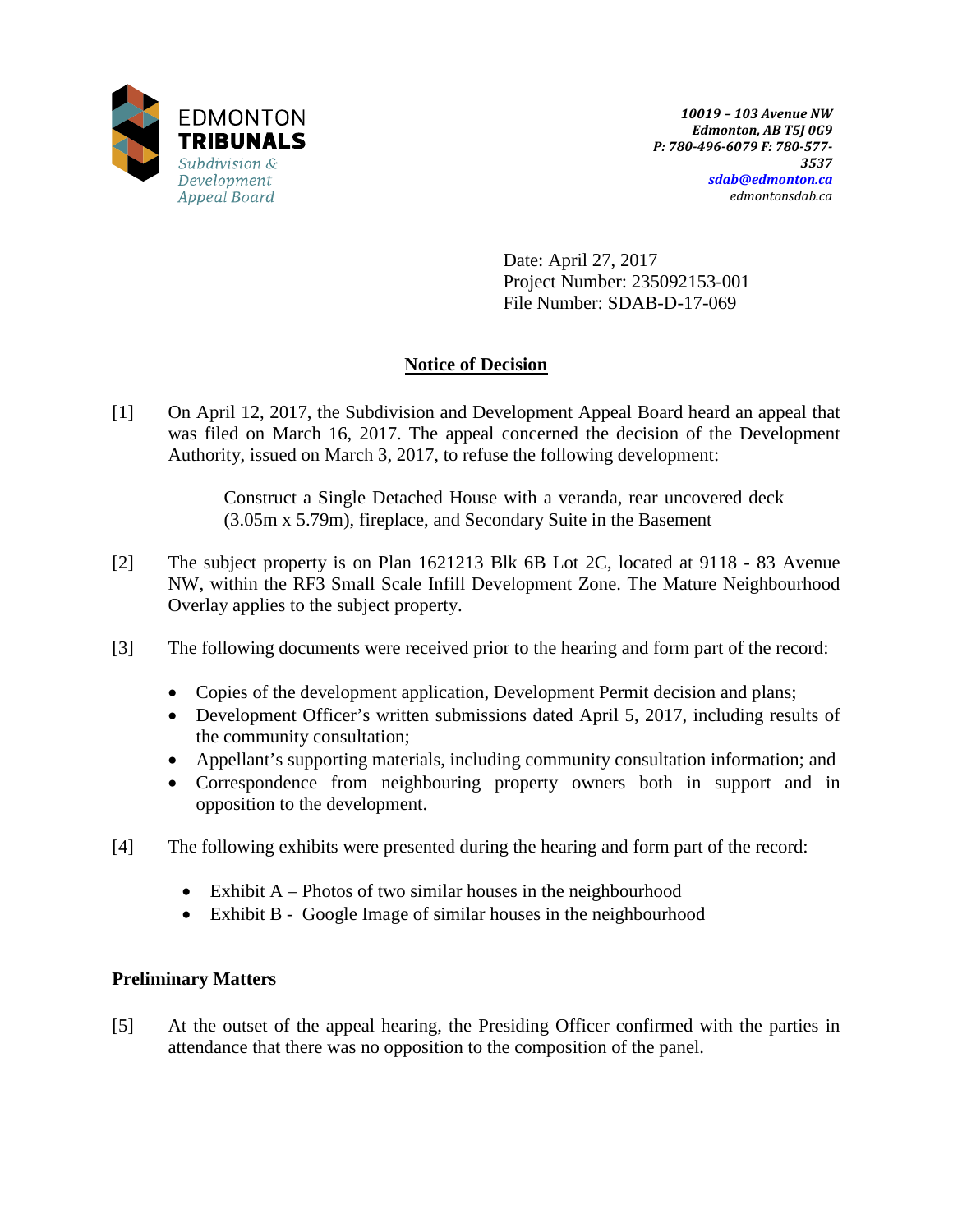- [6] The Presiding Officer outlined how the hearing would be conducted, including the order of appearance of parties, and no opposition was noted.
- [7] The appeal was filed on time, in accordance with section 686 of the *Municipal Government Act*, RSA 2000, c M-26.

### **Summary of Hearing**

- *i) Position of the Appellant, Mr. S. Stojanovic*
- [8] Mr. C. Klassen made a presentation on behalf of the Appellant, Mr. S. Stojonovic. Ms. S. Stojanovic was also present.
- [9] If the proposed development had an actual pitched roof, the midpoint would be under the 8.6 metres allowed and would have a greater impact on sun shadowing than their proposed design. The half storey only covers 40% of the length of the home.
- [10] A four storey condominium complex located six lots to the west creates sun shadowing during certain times of the day.
- [11] The community consultation showed that many neighbours were in favour of the development including the property owner directly to the east. Two condominium unit owners from the above noted complex were in opposition to the development but there may have been some confusion as to the lot in question. There are a total of six skinny lots in a row to the east of the condominium complex, and the Appellant believed that the opposition was directed against the lots closer to the condominium. Although the proposed development is located on one of the skinny lots, it is the farthest away from the condominium.
- [12] A set of photos depicting two homes similar in design to their proposed development was displayed (marked Exhibit A). These two homes are approximately ten blocks away from the subject site. Exhibit B consisted of a Google image depicting two similarly designed homes a little closer to the subject site (but not on the same blockface).
- [13] There are two existing skinny homes to the east of the proposed development; one has a large slanted roof and the other is more modern with a slight pitch to the roof. Both are two storey homes.
- [14] There are quite a few infill properties on this street and the design of the proposed development will provide some variety. It will have a positive effect on curb appeal and will add value to the surrounding homes. The extra half storey is set on the back portion of the development and is aesthetically pleasing.
- [15] Windows facing the neighbouring properties have been offset, and screening will be used on the rooftop terrace to address privacy concerns. They have not determined the exact design of the privacy screening but are leaning towards shaded glass.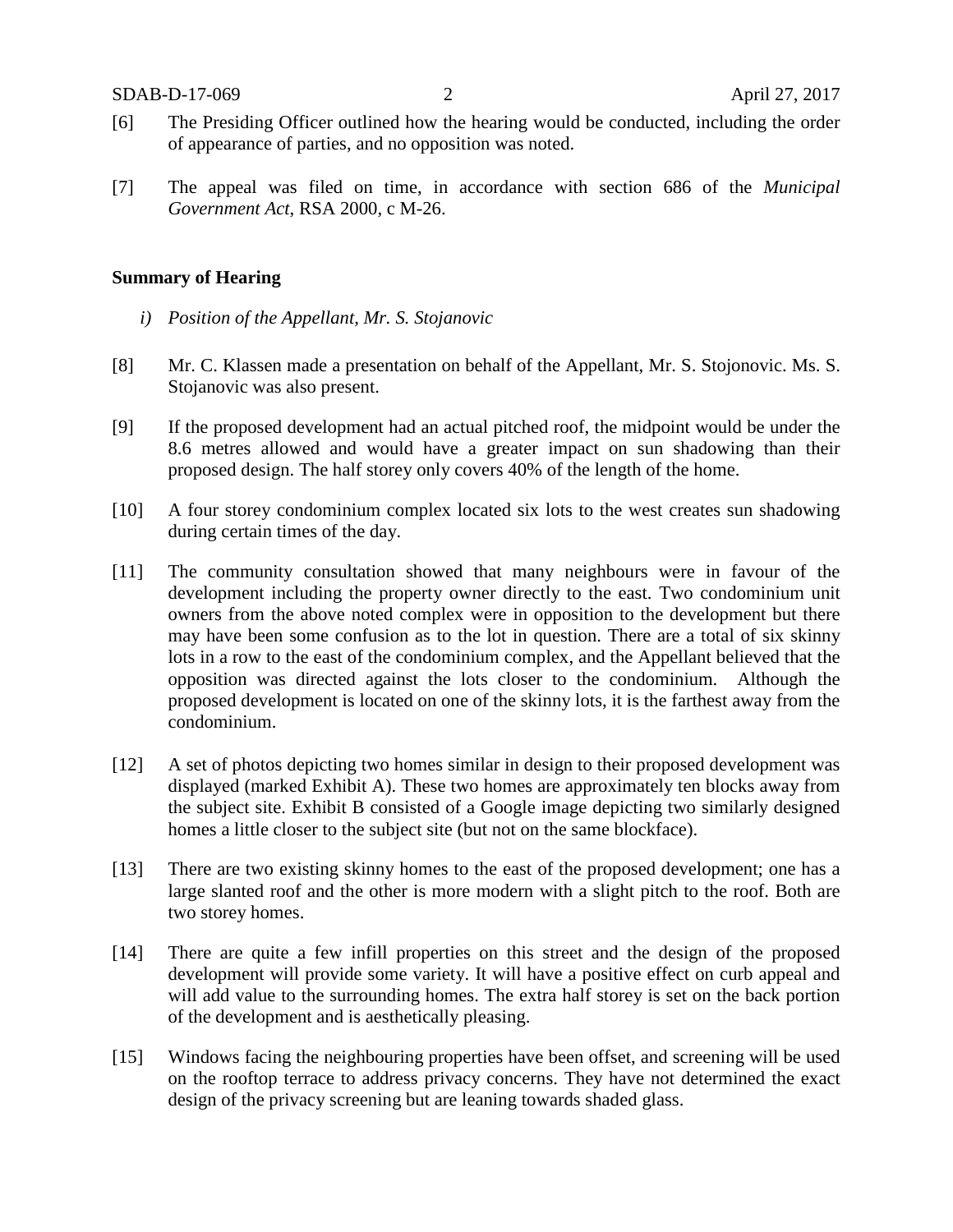- [16] The size of the house is in compliance with the requirements of the *Edmonton Zoning Bylaw*. A secondary suite would provide opportunity to earn some extra income, would add value to the property and could be a potential in-law suite in the future. The 6.68 square metre variance to the minimum required lot size is minimal.
- [17] Parking will be available in the double detached garage as well as on the driveway behind the garage. There should be room for three cars on the driveway although it will be tight and some maneuvering of cars may be required. With a double garage, there will not be adequate room for parking beside the garage in the rear yard.
- [18] Although there is a rear deck on the main floor they would like to have the rooftop terrace for entertaining and personal use as the yard is not very large. The basement area is not available for recreational use because of the Secondary Suite.
- [19] They confirmed that the immediate neighbour to the east approves of the proposed development, and the property to the west is a rental. The owner of the property to the west has not voiced any concerns.
- [20] Other than the variances required to the maximum permitted height and the minimum required lot size for the basement suite, the development complies with all other bylaw requirements.
	- *ii) Position of the Development Officer, Mr. D. McArthur*
- [21] Mr. McArthur clarified that the amenity area on the third floor is considered a rooftop terrace. It will have privacy screening and will be stepped back one metre from the sides and 1.6 metres from the front. Section 49(2)(a)(i) of the *Edmonton Zoning Bylaw* states that translucent glass is an acceptable material for privacy screening.
- [22] Section 54.2 Schedule 1 of the *Edmonton Zoning Bylaw* requires two parking spaces for the principal dwelling and one additional parking space for the secondary suite. Tandem parking is permitted and the length of the driveway for the proposed development is in excess of the minimum required. Therefore, this development would meet the parking requirements for a Secondary Suite.
- [23] At the time of the application, only one window on the right elevation created a partial privacy concern with a neighbouring property and this window will be frosted.
- [24] The rear setback is over 20 metres and the third storey room is pushed toward the rear of the home; both of these factors mitigate the height concerns.
- [25] A garage would require a separate application. He believes an application for a garage has been submitted but could not confirm this.
- [26] He has no concerns regarding the deficiency in the minimum required site area since it is minimal.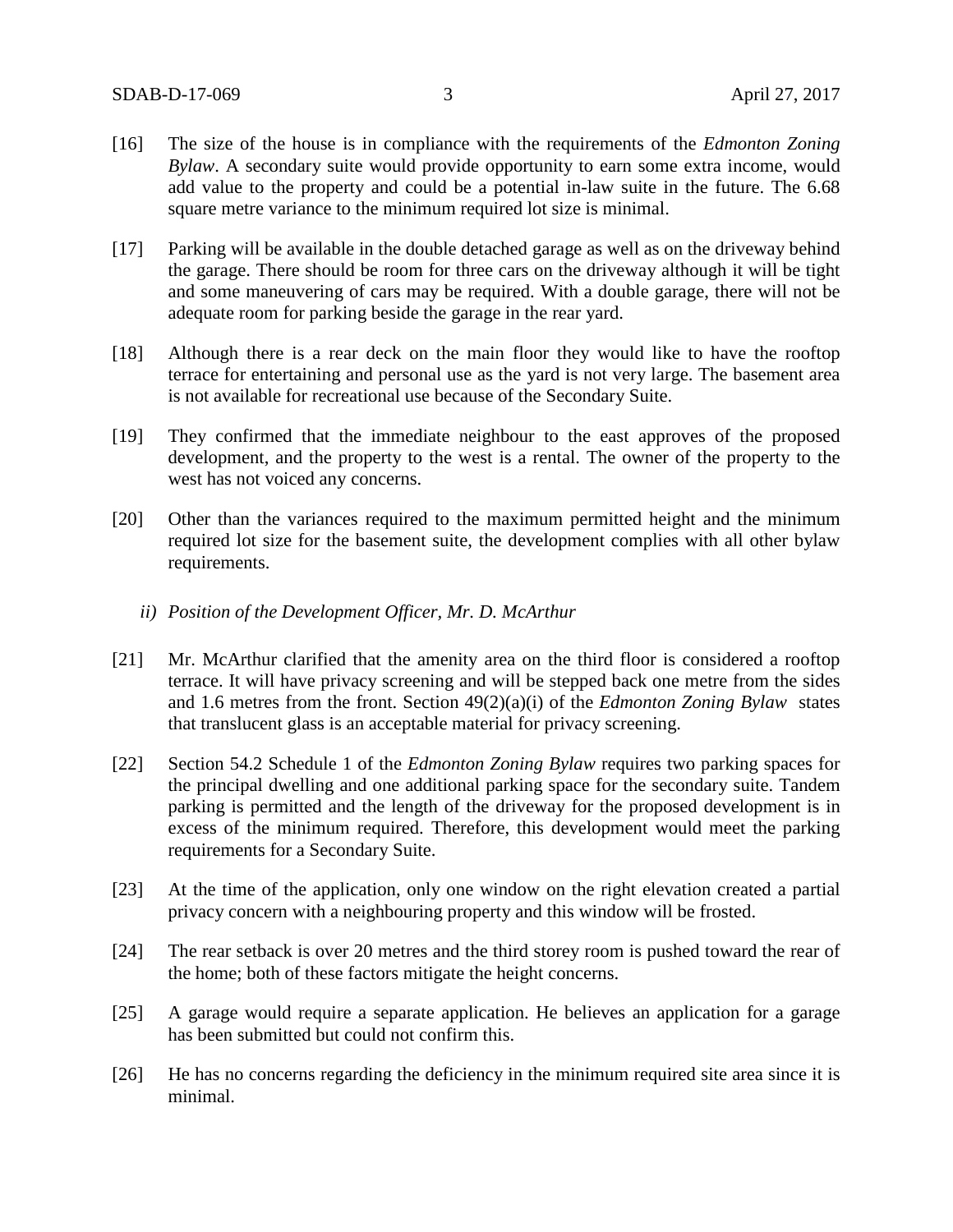- [27] Section 55 of the *Edmonton Zoning Bylaw* does not provide specific landscaping requirements other than outlining how many shrubs and deciduous or coniferous trees are required; the plot plan indicates these requirements have been met. Detailed landscaping plans are only required for more major developments such as multi residential or industrial.
- [28] He was not able to confirm if there is a boulevard between the public sidewalk and the roadway.
	- *iii) Rebuttal of the Appellant*
- [29] The Appellant agreed with all of the conditions of approval proposed by the Development Officer.

#### **Decision**

- [30] The appeal is ALLOWED and the decision of the Development Authority is REVOKED. The development is GRANTED as applied for to the Development Authority, subject to the following CONDITIONS:
	- 1. Platform Structures greater than 1.0 m above Grade shall provide privacy screening to prevent visual intrusion into adjacent properties. (Reference Section 814.3(8))
	- 2. The area hard surfaced for a driveway, not including the area used for a walkway, shall comply with Section 54.1(4).
	- 3. Except for the hardsurfacing of driveways and/or parking areas approved on the site plan for this application, the remainder of the site shall be landscaped in accordance with the regulations set out in Section 55 of the Zoning Bylaw.
	- 4. All Yards visible from a public roadway, other than a Lane, shall be seeded or sodded. Seeding or sodding may be substituted with alternate forms of ground cover, including hard decorative pavers, washed rock, shale or similar treatments, perennials, or artificial turf, provided that all areas of exposed earth are designed as either flower beds or cultivated gardens (Reference Section 55.2.1).
	- 5. Landscaping shall be provided on a Site within 18 months of the occupancy of the Single Detached House. Trees and shrubs shall be maintained on a Site for a minimum of 42 months after the occupancy of the Single Detached House (Reference Section 55.2.1),
	- 6. One deciduous tree with a minimum Caliper of 50 mm, one coniferous tree with a minimum Height of 2.5 m and four shrubs shall be provided on the property. Deciduous shrubs shall have a minimum Height of 300 mm and coniferous shrubs shall have a minimum spread of 450 mm (Reference Section 55.2.1)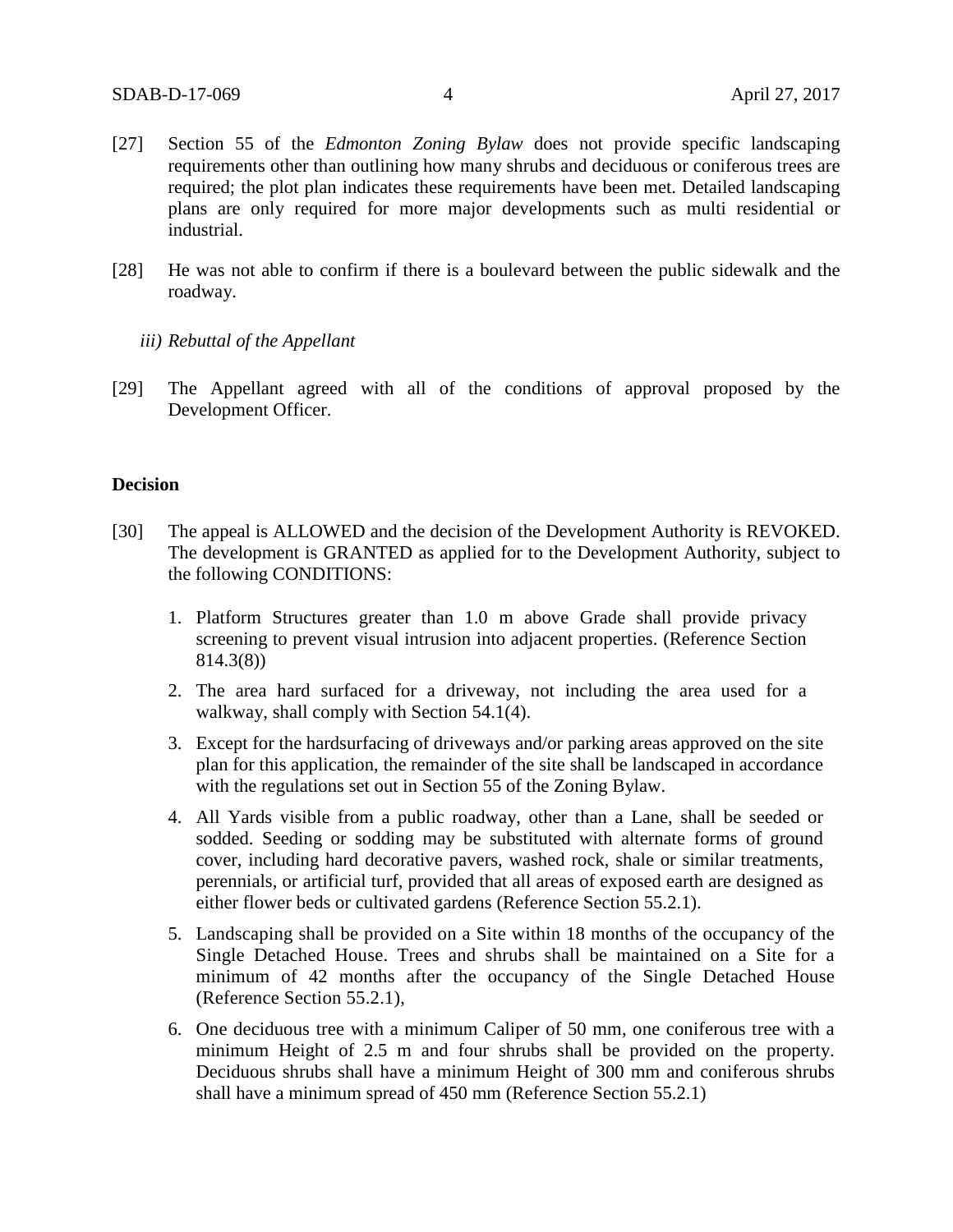- 7. Notwithstanding the Landscaping regulations of Section 55 of this Bylaw, where new development consists of replacement or infill within areas of existing housing, Landscaping shall be implemented as a component of such new development in order to replace vegetation removed during construction or to reinforce an established Landscaping context in the area. (Reference Section 140.4(16))
- 8. For Single-detached Housing, Semi-detached Housing and Duplex Housing, a minimum Private Outdoor Amenity Area shall be designated on the Site plan. Neither the width nor length of the Private Outdoor Amenity Area shall be less than 4.0 m. The Private Outdoor Amenity Area may be located within any Yard, other than a Front Yard, and shall be permanently retained as open space, unencumbered by an Accessory Building or future additions. (Reference Section 47)

## NOTES:

- 1. Any future deck enclosure or cover requires a separate development and building permit approval.
- 2. The driveway access must maintain a minimum clearance of 1.5m from all surface utilities.
- 3. Lot grades must match the Edmonton Drainage Bylaw 16200 and/or comply with the Engineered approved lot grading plans for the area. Contact Drainage Services at 780496-5576 or lot.grading@edmonton.ca for lot grading inspection inquiries.
- 4. An approved Development Permit means that the proposed development has been reviewed against the provisions of this bylaw. It does not remove obligations to conform with other legislation, bylaws or land title instruments including, but not limited to, the Municipal Government Act, the Safety Codes Act or any caveats, restrictive covenants or easements that might be attached to the Site.
- 5. Unless otherwise stated, all above references to "section numbers" refer to the authority under the Edmonton Zoning Bylaw 12800.
- [31] In granting the development, the following VARIANCES to the *Edmonton Zoning Bylaw*  are allowed:
	- 1. The maximum allowable building Height of the Single Detached House to the midpoint of the roof of 8.6 metres per Sections 814.3(13) and 52.1(a) is varied to allow an excess of 1.12 metres, thereby increasing the maximum allowable building Height at the midpoint to 9.72 metres.
	- 2. The minimum required Site Area for a Single Detached Dwelling containing a Secondary Suite as per Section 86.1 is varied to allow a deficiency of 7 square metres, thereby decreasing the minimum required Site Area to 353 square metres.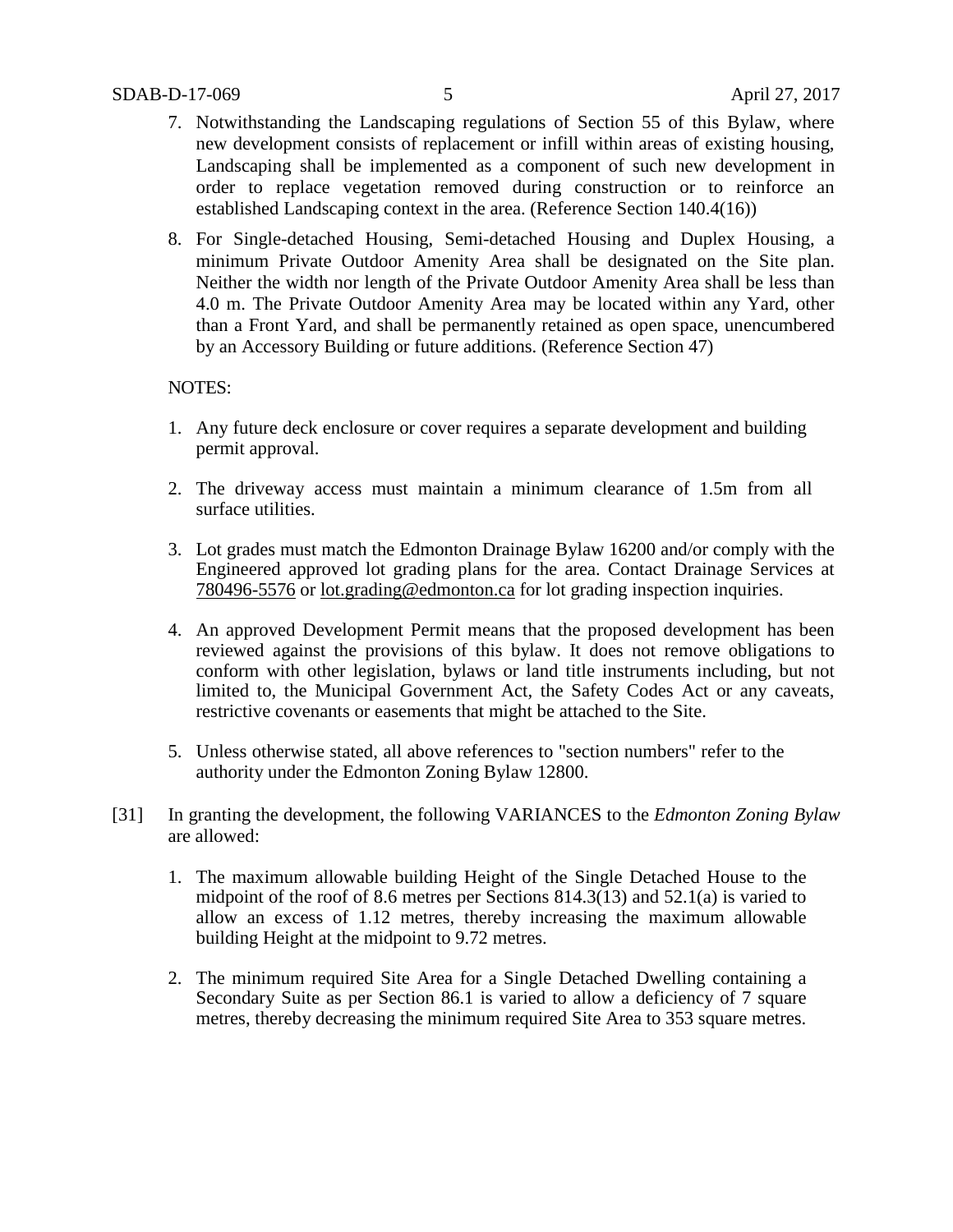### **Reasons for Decision**

- [32] Single Detached Housing is a Permitted Use in the RF3 Small Scale Infill Development Zone. A Secondary Suite is also a Permitted Use within this zone.
- [33] The proposed development meets all other regulations except for the two variances requested to the Site Area and maximum allowable Height.
- [34] The minimum required Site Area for a Secondary Suite is 360 square metres, which is larger than the proposed Site Area of 353.3 square metres. The Board was presented with no information as to how the approximately seven square metre deficiency will unduly interfere with the amenities of the neighbourhood, or materially interfere with the use, enjoyment or value of neighbouring properties. The Board also notes the Development Officer did not express concerns about this required variance. For these reasons, the Board grants this variance to the Site Area.
- [35] The Board accepts the variation in Height for the following reasons:
	- a) The Dwelling is set back on the property, and the rooftop terrace is set back one metre from the sides and 1.6 metres from the front of the development. There will be privacy screening around the edge of this rooftop terrace.
	- b) The additional room on the rooftop area covers 40% of the length of the house and is situated at the rear of the house, thereby mitigating any massing effect from the street.
	- c) There are other skinny lots between this site and a four storey condominium development to the west. The additional height of the proposed development will not affect sun shadowing on any of the other lots on this blockface, including the four storey condominium complex.
	- d) When compared to a pitch style roof that meets height requirements, the additional height of the proposed development will not have any greater impact upon sun shadowing on the other lots on this blockface.
- [36] Shrubs and trees have been proposed, fulfilling the landscaping requirements.
- [37] The Board also finds that there was substantial compliance with the community consultation requirements under section 814.3(24) of the Mature Neighbourhood Overlay. The immediate neighbours on both the east and west have no objections, and while two letters of opposition were received, the Board notes that these owners will not be directly affected by this development.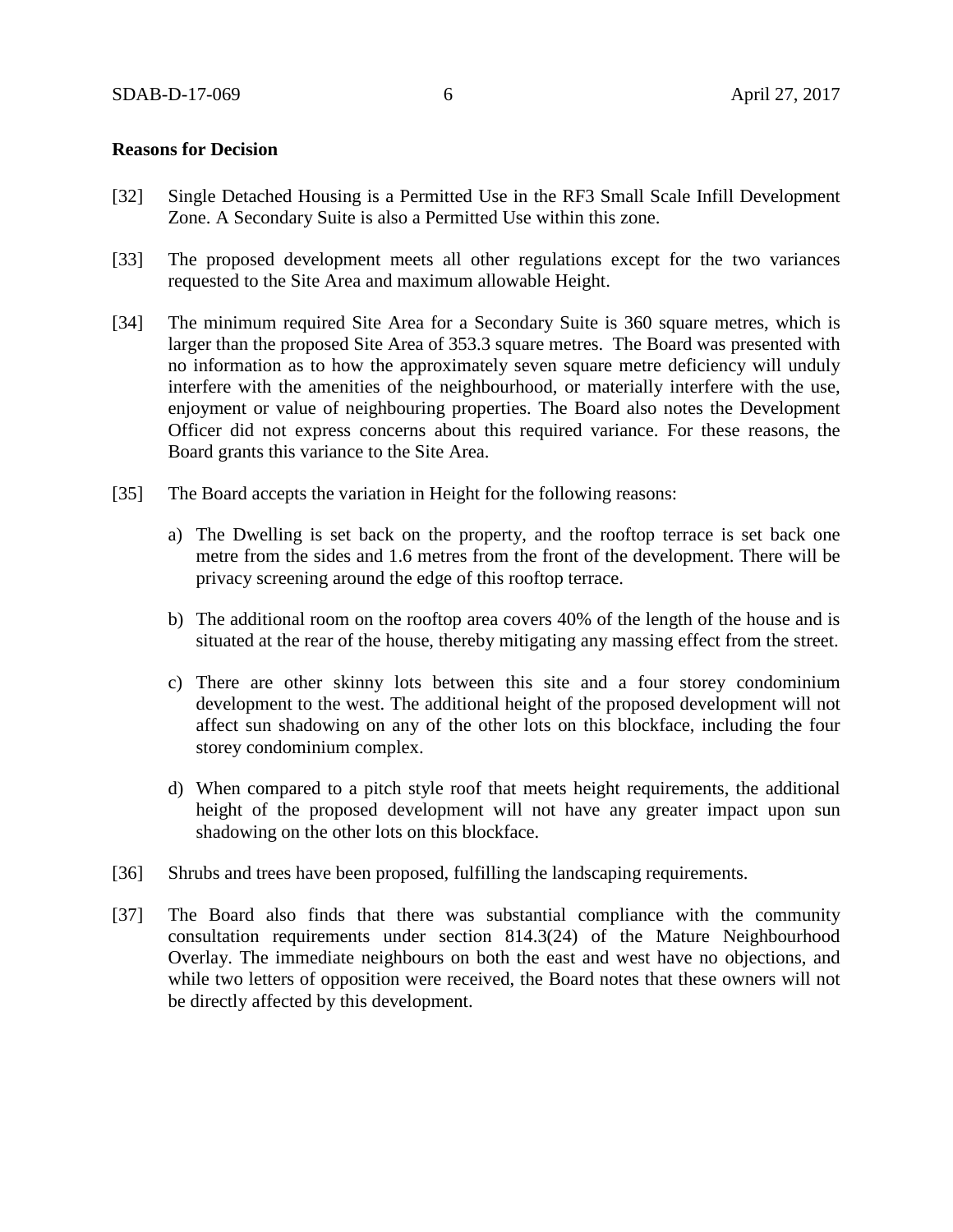[38] For the above reasons, the Board finds that the proposed development will not unduly interfere with the amenities of the neighbourhood nor materially interfere with or affect the use, enjoyment or value of neighbouring parcels of land.

> Patricia Jones, Presiding Officer Subdivision and Development Appeal Board

#### **Board Members in Attendance:**

Mr. M. Young; Ms. N. Hack; Mr. J. Kindrake; Ms. D. Kronewitt Martin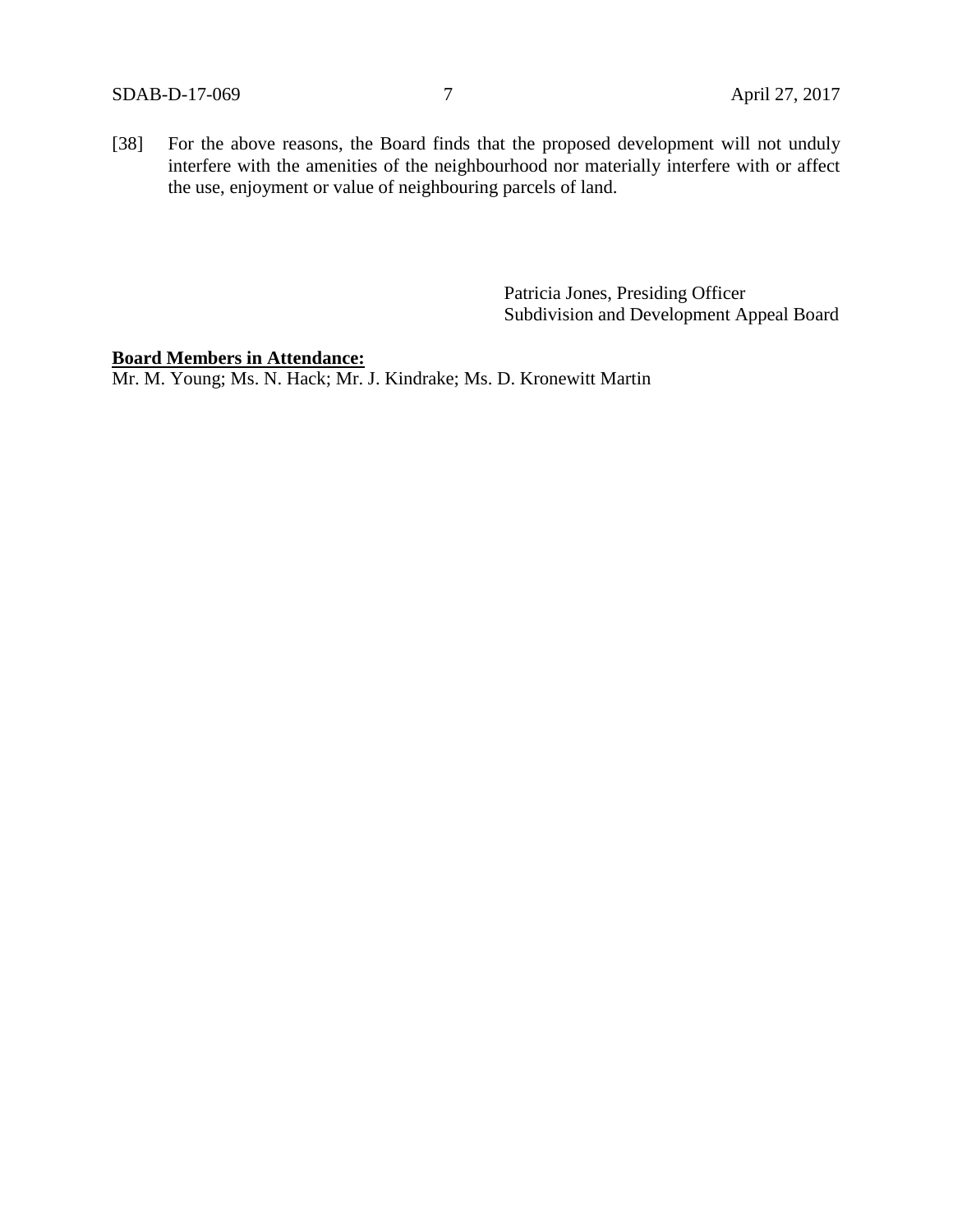## **Important Information for the Applicant/Appellant**

- 1. This is not a Building Permit. A Building Permit must be obtained separately from the Sustainable Development Department, located on the 2nd Floor, Edmonton Tower, 10111 – 104 Avenue NW, Edmonton, AB T5J 0J4.
- 2. Obtaining a Development Permit does not relieve you from complying with:
	- a) the requirements of the *Edmonton Zoning Bylaw*, insofar as those requirements have not been relaxed or varied by a decision of the Subdivision and Development Appeal Board,
	- b) the requirements of the *Alberta Safety Codes Act*,
	- c) the *Alberta Regulation 204/207 – Safety Codes Act – Permit Regulation*,
	- d) the requirements of any other appropriate federal, provincial or municipal legislation,
	- e) the conditions of any caveat, covenant, easement or other instrument affecting a building or land.
- 3. When an application for a Development Permit has been approved by the Subdivision and Development Appeal Board, it shall not be valid unless and until any conditions of approval, save those of a continuing nature, have been fulfilled.
- 4. A Development Permit will expire in accordance to the provisions of Section 22 of the *Edmonton Zoning Bylaw, Bylaw 12800*, as amended.
- 5. This decision may be appealed to the Alberta Court of Appeal on a question of law or jurisdiction under Section 688 of the *Municipal Government Act*, RSA 2000, c M-26. If the Subdivision and Development Appeal Board is served with notice of an application for leave to appeal its decision, such notice shall operate to suspend the Development Permit.
- 6. When a decision on a Development Permit application has been rendered by the Subdivision and Development Appeal Board, the enforcement of that decision is carried out by the Sustainable Development Department, located on the 2nd Floor, Edmonton Tower, 10111 – 104 Avenue NW, Edmonton, AB T5J 0J4.

*NOTE: The City of Edmonton does not conduct independent environmental checks of land within the City. If you are concerned about the stability of this property for any purpose, you should conduct your own tests and reviews. The City of Edmonton, when issuing a development permit, makes no representations and offers no warranties as to the suitability of the property for any purpose or as to the presence or absence of any environmental contaminants on the property.*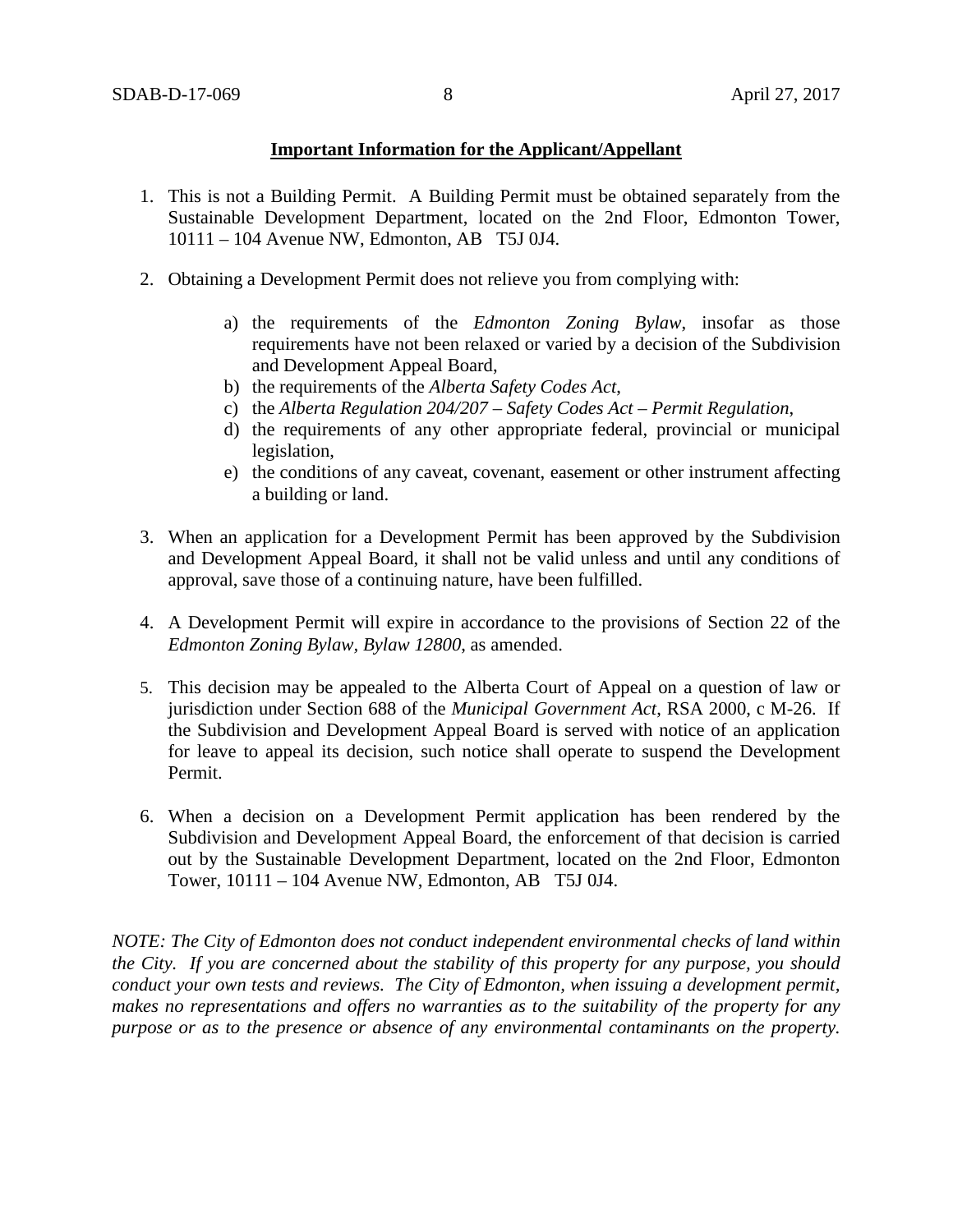

Date: April 27, 2017 Project Number: 233863289-001 File Number: SDAB-D-17-070

## **Notice of Decision**

[1] On April 12, 2017, the Subdivision and Development Appeal Board heard an appeal that was filed on March 17, 2017. The appeal concerned the decision of the Development Authority, issued on March 17, 2017, to refuse the following development:

> Construct a Single Detached House with rear attached Garage, veranda, fireplace, Balcony, Basement development (NOT to be used as an Secondary Suite) and to demolish existing Single Detached House & Rear Detached Garage

- [2] The subject property is on Plan 715HW Blk 4 Lot 6, located at 9119 118 Street NW, within the RF1 Single Detached Residential Zone. The Mature Neighbourhood Overlay applies to the subject property.
- [3] The following documents were received prior to the hearing and form part of the record:
	- Copies of the development application, Development Permit decision and plans;
	- Development Officer's written submissions dated April 5, 2017, including results of the community consultation;
	- Appellant's supporting materials, including community consultation information; and
	- Correspondence from neighbouring property owners both in support and in opposition to the development.

## **Preliminary Matters**

- [4] At the outset of the appeal hearing, the Presiding Officer confirmed with the parties in attendance that there was no opposition to the composition of the panel.
- [5] The Presiding Officer outlined how the hearing would be conducted, including the order of appearance of parties, and no opposition was noted.
- [6] The appeal was filed on time, in accordance with section 686 of the *Municipal Government Act*, RSA 2000, c M-26.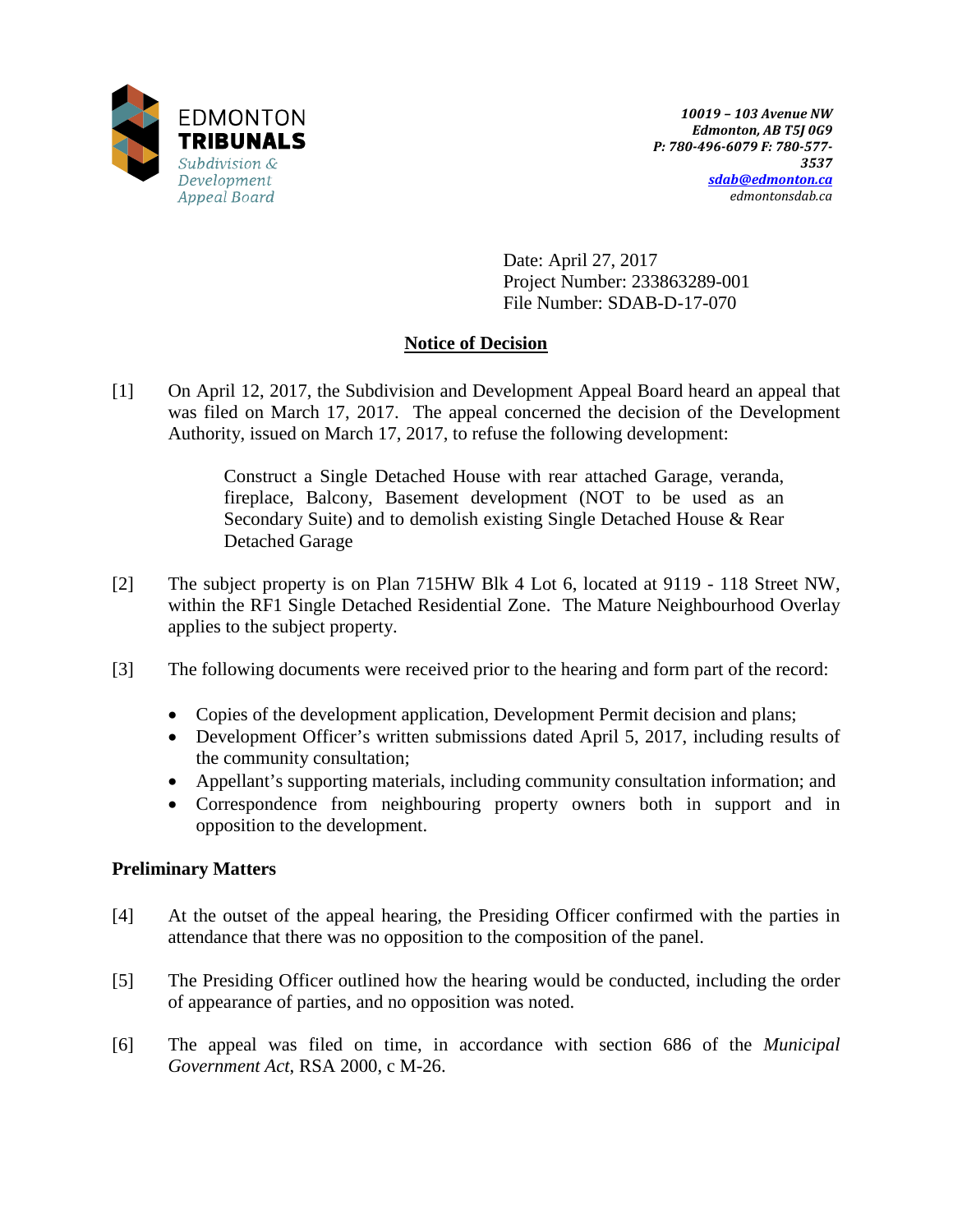### **Summary of Hearing**

- *i. Position of the Appellant, Effect Home Builders Ltd.*
- [7] Mr. L. Pereira, Design Consultant and the owner of Thirdstone Inc. made a presentation on behalf of the Appellant. Mr. D. Rott of Effect Home Builders Ltd. and the property owners, H. and E. Yang were also present.
- [8] The proposed development adheres to many of the following municipal development objectives:
	- a. To contribute to the creation of mature neighbourhoods that are livable and adaptable.
	- b. To foster residential infill that contributes to on-going neighbourhood renewal and revitalization.
	- c. To encourage residential infill that contributes to the social, economic, and environmental sustainability of mature neighbourhoods and to the overall sustainability of the City.
	- d. To meet the City's 'Vision for an Age-Friendly Edmonton' and to enhance the ongoing health, participation and security of an aging population.
- [9] The house is designed for a mature professional couple and allows for ease of accessibility between indoor and outdoor amenities. The proposed design will improve the homeowners' livability and quality of life over the long term. The design, which includes an elevator, offers flexibility as family needs change – a practice promoted by Canada Mortgage and Housing Corporation's Flexhousing Program and which is also supported in the City's Municipal Development Plan, *The Way We Grow.*
- [10] The proposed development fits in well with the neighbouring properties, existing mature vegetation, the streetscape and the community as a whole. The design also adheres to the initiatives of the City's *Smart Choices Program* by fostering infill development while increasing efficient use of existing infrastructure and community facilities.
- [11] One of the homeowners has had hip replacement surgery and falls are a concern during the winter season. The section of the building that links the principal dwelling with the rear attached garage will provide a safe and comfortable transition from the Garage to the interior living spaces.
- [12] This link is 261 square feet (3.5%). The total site coverage of the principal dwelling, link and garage at 39.4 percent is less than the 40 percent permitted.
- [13] The link and garage are aligned with the Dwelling and recessed over six feet from the flanking property line. This reduces the perceived massing from the property to the north and the impact will be further diminished with proposed tree planting along the north facade of the Link.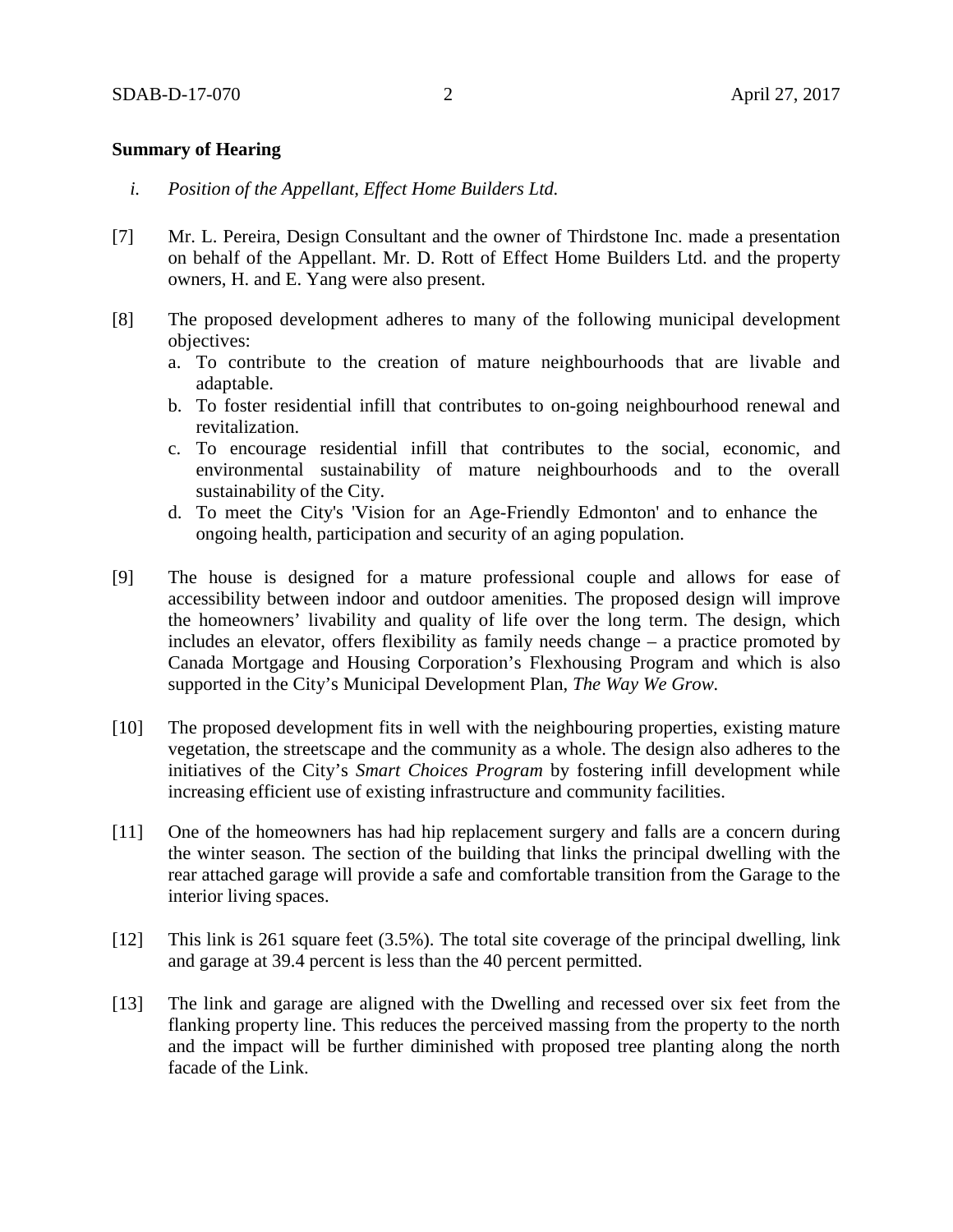- [14] The 14 feet 6 inch wide link is located along the north side of the property, thereby minimizing its massing and visibility from the neighbouring property to the south. A courtyard and pocket of open space faces this south neighbour.
- [15] The link is one storey in height and will be no higher than the height proposed for the Garage. The difference in height will assist in creating a distinct levelling effect, with the Dwelling overlooking the shorter link and attached garage.
- [16] Mr. Pereira reviewed their PowerPoint presentation to illustrate the proposed development and its location on the site and in relation to the neighbouring properties.
- [17] Both the house and the garage would meet all *Edmonton Zoning Bylaw* requirements without the proposed link. The variance is required only due to the proposed one storey link.
- [18] The neighbour to the north would be the most affected. Efforts have been taken to maintain the existing mature vegetation along the north property line and new plantings are also proposed. A fence will be built to mitigate the massing effect and trees will be planted in front of the link. The type of trees have not been finalized, but proposals include six columnar aspens or western white cedars or three intermediate deciduous trees. They would plant larger 10 feet tall trees, which would create an immediate screening effect.
- [19] The proposed development will create less sun shadowing than the vegetation that was there previously. Several large trees have been removed that were overgrown and too large for the site.
- [20] There are three properties in the immediate neighbourhood where the Dwelling and rear garage have been connected. Two have a much larger massing effect than the proposed development. One is similar in that the link will not be visible from the front street. One of these properties is on a corner lot and the other two are on interior lots.
- [21] The community consultation was carried out by a staff member of Effect Builders who conducted multiple door to door visits. Information was left in mail boxes if there was no answer after several attempts. The plans and all information were available for all neighbouring property owners to view. Twenty-eight responses were received, three of which were in opposition. Many of the responses were indifferent and several of the properties were rentals. One of the negative responses was from the most affected neighbour to the north. The other two negative responses were from owners further along the block.
- [22] The negative responses did not specifically express opposition to the link. The neighbour to the north was opposed because the house itself is taller than what is being replaced.
- [23] The height of the link is 14 feet with an interior ceiling height of 10 feet. Based on constructability, this height was chosen to match the height of the main floor of the house. The link is fully enclosed and contains a mudroom and laundry facilities. The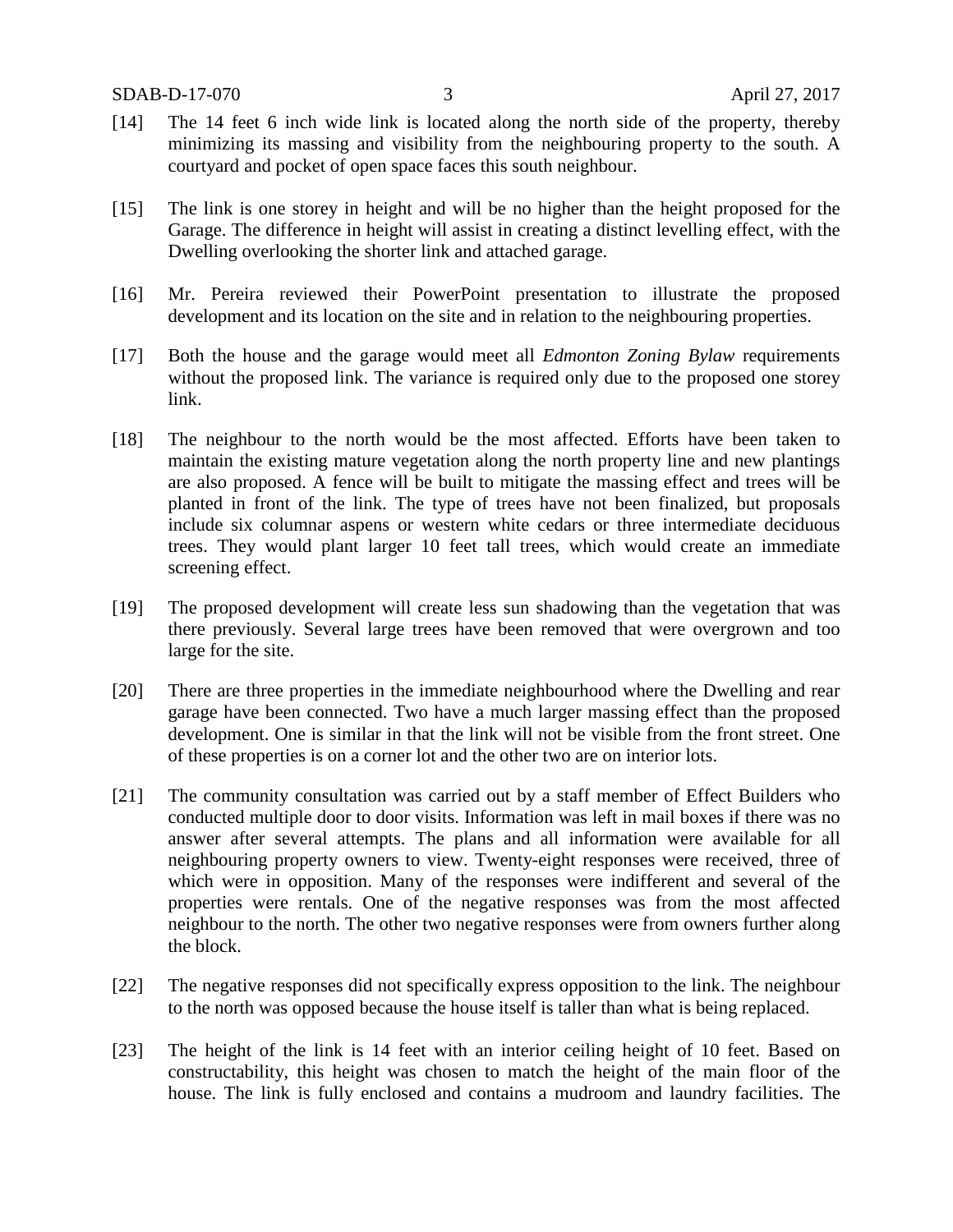change in height, exterior cladding and planned landscaping gives some distinction to help mitigate the massing effect the link causes.

- [24] There is no elevation difference between the proposed site and the property to the north it is a relative flat site.
- [25] The Appellant expressed no objections to any of the conditions listed in the Development Officer's written submission.
	- *ii. Position of the Development Officer, Mr. J. McArthur*
- [26] Mr. McArthur confirmed that 28 responses were received in response to the Community Consultation. Three of the letters were in opposition and were from along the block face. One was opposed to the general design, one had concerns regarding shadowing impacts on their property and the last had concerns for future privacy as a second storey could possibly be added to the link or to the garage. The primary concern of the immediate neighbours is sun shadowing; however the proposed fence and link likely create less sun shadowing than the mature vegetation did. There are no regulations regarding the specific trees that are required.
- [27] The Development Officer could not provide the exact address of the negative responses but confirmed that he was satisfied that the community consultation conducted was adequate.
- [28] There are two interior lots with rear attached garages in this neighbourhood, both of which were approved by this Board. One of these was approved prior to the implementation of the Mature Neighbourhood Overlay and the other was after this Overlay came into effect.
- [29] Mr. McArthur drew the Board's attention to the fact that the stamped Rear Elevation drawing does not show the two rear windows facing the neighbour to the north; however, these windows are shown on the floor plans. If all of the mature existing vegetation has been removed, the Board may wish to add a condition that these windows be frosted to address any privacy concerns.
- [30] He confirmed that there was an error on page 2 of his written submission which should have read "A rear *attached* garage is uncharacteristic of the neighbourhood."
- [31] If the application was just for the house and the garage (without the link), the requirement for a 40% rear yard setback would be met. The portion linking the dwelling to the garage creates the deficiency. The Development Officer expressed the view that the link should be refused as it was more than a simple hallway and includes a mudroom with laundry facilities, a den or nook, several closets and a seating bench. He may have considered approval if the link were sunken or of lesser scope, such as a breezeway.
- [32] When asked about the possibility of a future second storey being approved for the garage, he could not confirm anything but felt such an application would most likely be refused.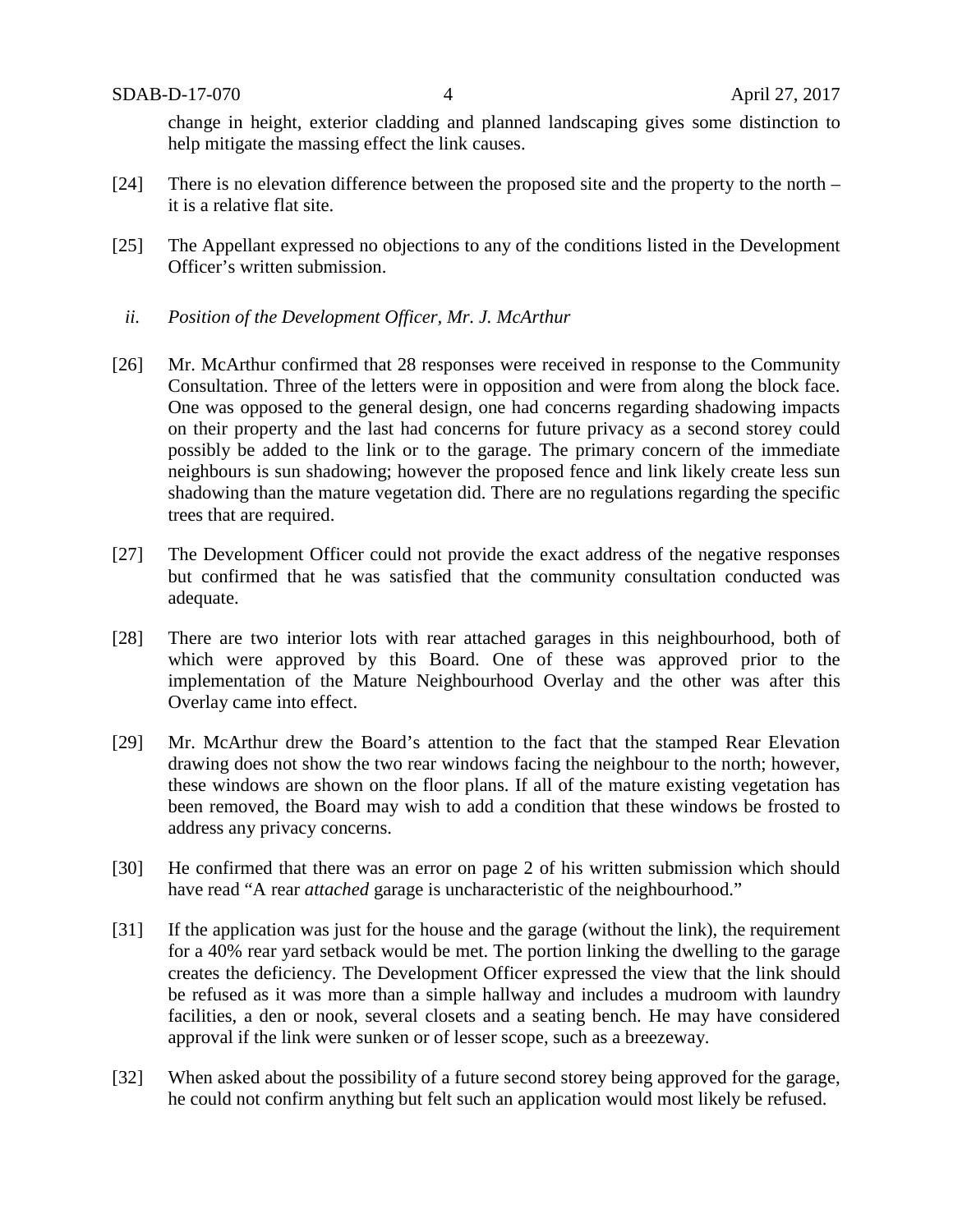- [33] While he could not say with certainty why a corner site is considered more suitable for a rear attached garage, it was his opinion that a rear attached garage on a corner lot would have less impact on the neighbour because it could be placed closer to the side that flanks the street. An interior site would have more impact as there are two neighbours.
- [34] He stated that the landscaping plan was quite attractive with the proposed mature trees screening the link area.

### *iii) Rebuttal of the Appellant*

- [35] Mr. Pereira confirmed that the floor plans accurately reflect the two rear windows in question, which form part of the application, and were missed on the elevation drawings. These rear windows are aligned to overlook the roof of the neighbour's house and they would have no issue with frosting these windows if directed to do so by the Board.
- [36] The footprint of the original design for the house has been maintained, although a bathroom has been relocated to the rear transition point between the house and the garage for more functionality. The Development Officer confirmed he had no issue with this change, as no alterations have been made to the footprint and no windows have been changed.
- [37] There are no future plans to add an additional level, whether above the link or the garage.
- [38] They are prepared to intensify the landscaping or accept conditions as to the type of tree species that must be planted.
- [39] The concern of the owner directly to the north regarding shading has more to do with the higher design of the house rather than anything to do with the link. This development meets height requirements. The property owner who mentioned a possible second storey garage development appears to be more concerned about secondary suites in general, as they live several houses away and are not directly affected.
- [40] They have tried to maintain as much of the existing vegetation as possible and are also adding new plantings. Three large trees and a blue spruce have been removed but several mature trees toward the front of the lot are being maintained. There are also some existing elm trees along the street which belong to the City.
- [41] The new fence being constructed will be just inside the property line. The owners prefer to build it according to their design without asking for a cost sharing arrangement with the abutting neighbor. There is currently no existing fence other than a short one towards the rear of the lot.

### **Decision**

[42] The appeal is ALLOWED and the decision of the Development Authority is REVOKED. The development is GRANTED as applied for to the Development Authority, subject to the following CONDITIONS: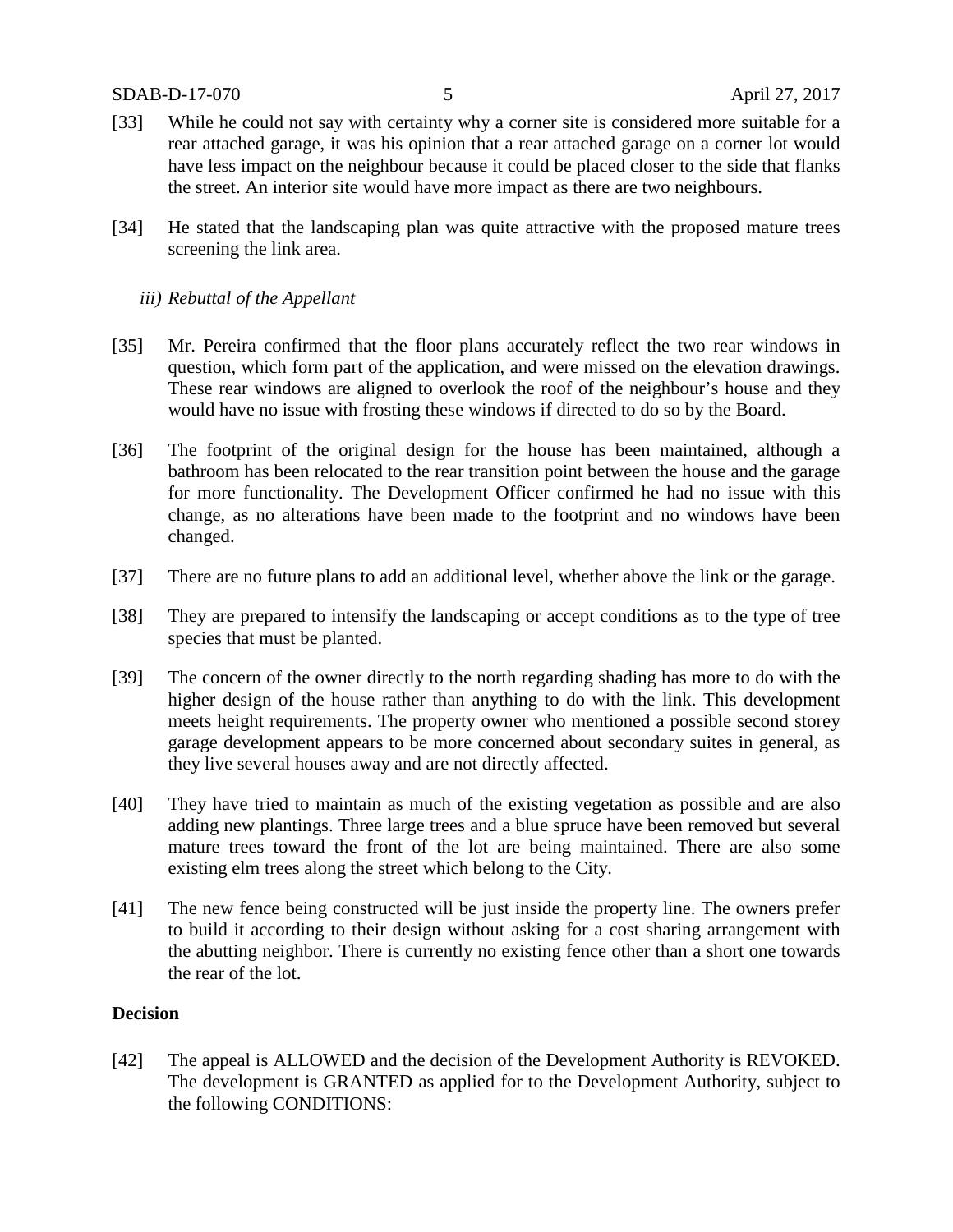- 1. The maximum Height shall not exceed 8.6m, in accordance with Section 52 of the Edmonton Zoning Bylaw 12800.
- 2. The area hard surfaced for a driveway, not including the area used for a walkway, shall comply with Section 54.1(4).
- 3. Except for the hardsurfacing of driveways and/or parking areas approved on the site plan for this application, the remainder of the site shall be landscaped in accordance with the regulations set out in Section 55 of the Zoning Bylaw.
- 4. All Yards visible from a public roadway, other than a Lane, shall be seeded or sodded. Seeding or sodding may be substituted with alternate forms of ground cover, including hard decorative pavers, washed rock, shale or similar treatments, perennials, or artificial turf, provided that all areas of exposed earth are designed as either flower beds or cultivated gardens (Reference Section 55.2.1).
- 5. Landscaping shall be provided on a Site within 18 months of the occupancy of the Single Detached House. Trees and shrubs shall be maintained on a Site for a minimum of 42 months after the occupancy of the Single Detached House (Reference Section 55.2.1).
- 6. Two deciduous trees with a minimum Caliper of 50 mm, two coniferous trees with a minimum Height of 2.5 m and eight shrubs shall be provided on the property. Deciduous shrubs shall have a minimum Height of 300 mm and coniferous shrubs shall have a minimum spread of 450 mm (Reference Section 55.2.1). **In addition there will be a minimum of three coniferous trees on the north side of the link between the house and the garage.**
- 7. For Single-detached Housing a minimum Private Outdoor Amenity Area shall be designated on the Site plan. Neither the width nor length of the Private Outdoor Amenity Area shall be less than 4.0 m. The Private Outdoor Amenity Area may be located within any Yard, other than a Front Yard, and shall be permanently retained as open space, unencumbered by an Accessory Building or future additions. (Reference Section 47)

#### NOTES:

- 1. Any future deck may require a separate development and building permit approval.
- 2. Any future additional dwelling such as Secondary Suite shall require a separate development permit application.
- 3. Dwelling means a self-contained unit comprised of one or more rooms accommodating sitting, sleeping, sanitary facilities, and a principal kitchen for food preparation, cooking, and serving. A Dwelling is used permanently or semipermanently as a residence for a single Household.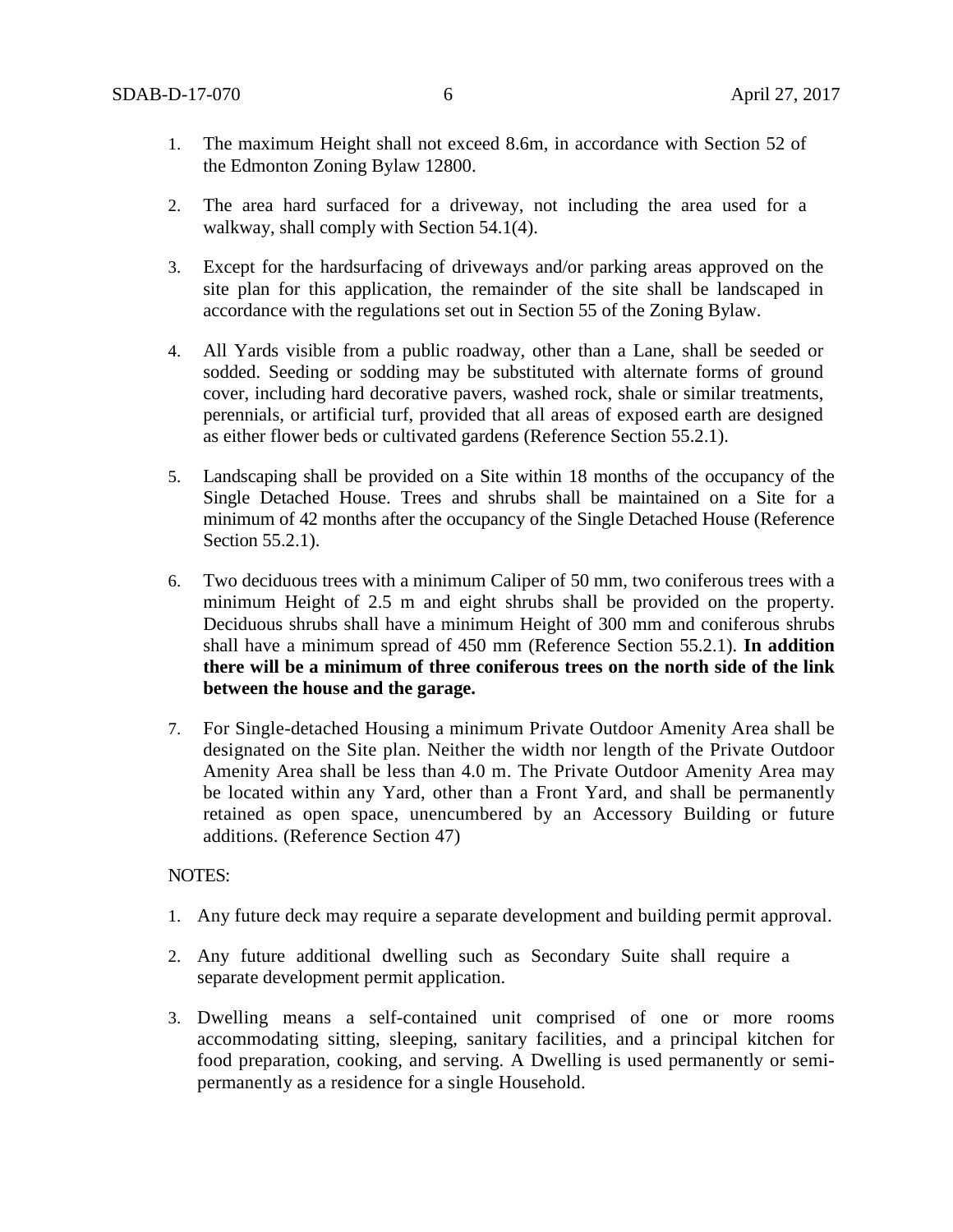- [43] In granting the development the following VARIANCES to the *Edmonton Zoning Bylaw*  are allowed:
	- a. Section 814.3(5) is varied to allow the minimum allowable distance from the Single Detached House to the rear property line to be 28% of Site depth (or 12.81 metres) instead of the required 40%, thereby decreasing the minimum allowable distance from the Single Detached House to the rear property line to 12% of site depth (or 5.48 metres).
	- b. Section 814.3(18) is waived to allow a rear attached garage to be located on an interior lot.

### **Reasons for Decision**

- [44] Single Detached Housing is a Permitted Use in the RF1 Single Detached Residential Zone.
- [45] The community consultation was delivered to the Development Officer who deemed it to be adequate. The Board heard from the Appellant that attempts were made to contact all property owners within the 60 metre notification area. Where a property owner could not be reached, the Appellant left information packages at the door. The required variances were noted, and proposed plans were also made available. Based on the information provided, the Board finds that there was substantial compliance with the community consultation requirement under section 814.3(24) of the Mature Neighbourhood Overlay.
- [46] As a result of the consultation process, three letters of opposition were received. One of the opposition letters was from the adjacent property to the north, but this neighbour was primarily opposed to a two storey house being built at the site and its potential sun shadowing effect. There was no mention of the link between the house and the garage. The other two letters of opposition pertained to concerns about design and potential second storey development, and again, did not raise concerns about the link itself. These two letters were also from property owners within the notification area, but not directly adjacent to the subject property, and therefore would not be directly affected. The Board accepts that with the exception of these three letters of opposition, the remainder of the responses were either favourable or neutral regarding the proposed development
- [47] Two variances are required: one to allow a rear attached garage and the second to the minimum required rear setback. The Board is allowing the rear attached garage with the link for the following reasons:
	- a. There are two homes in the neighbourhood with rear attached garages, which demonstrates that while such developments are not necessarily characteristic of the neighbourhood, this is not an exception.
	- b. The site coverage of this development is within the required 40% and the development meets all other regulations other than the minimum required rear setback.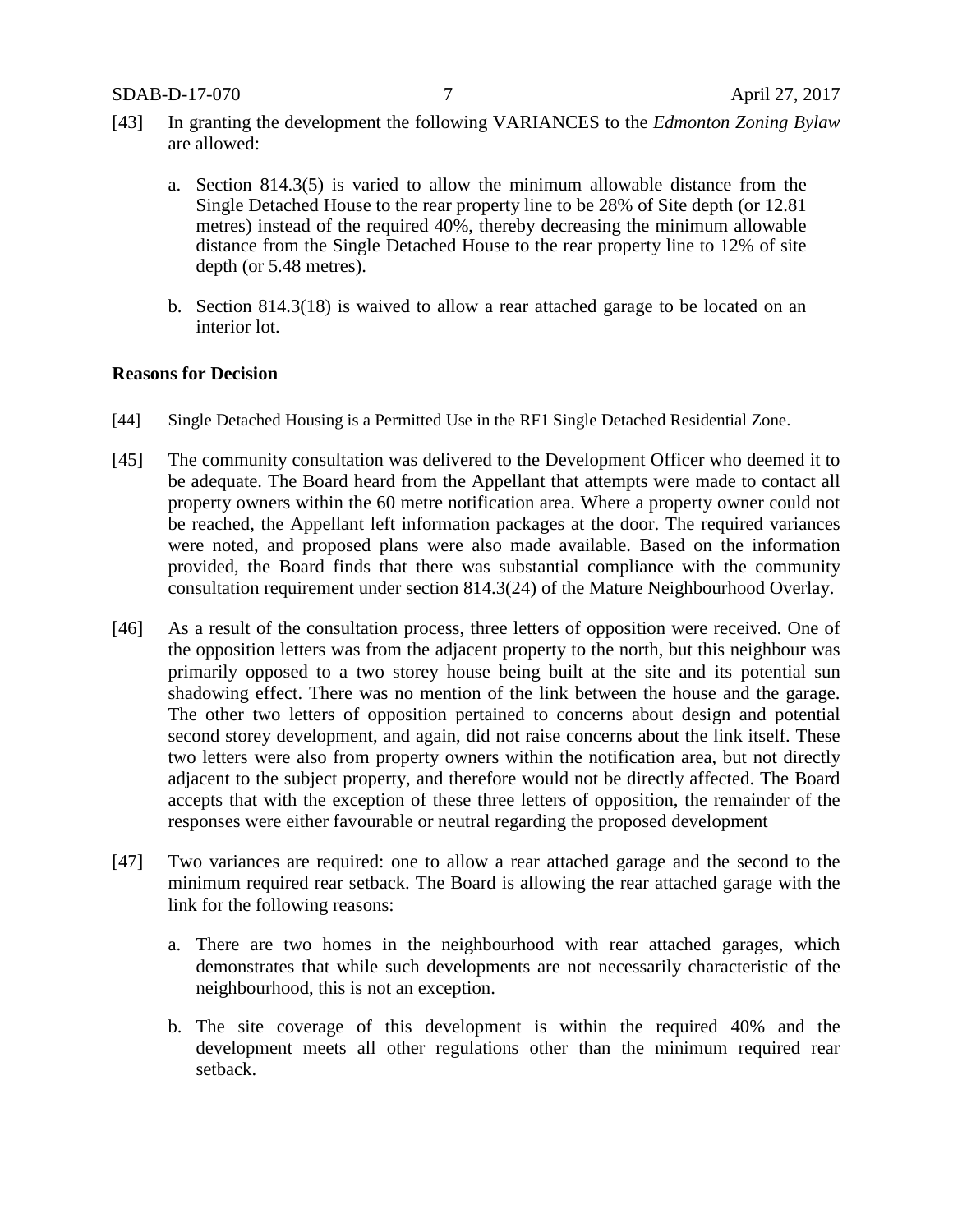- c. The minimum rear setback is dependent on the placement of the garage and it being attached by the link to the principal residence. There is a courtyard which will separate the principal residence from the garage on the south side of the lot.
- d. The link attaching the house to the garage will not be visible from the front street. Also, the area adjoining the house and the garage is set back an additional one metre from the north side lot line and have differentiating architectural treatment. Trees will also be planted on the north side of the link. Combined, these efforts will mitigate the massing effect on the north side.
- e. The amendment to condition number six, requiring the planting of additional coniferous trees on the north side of the house adjacent to the link will help to mitigate the massing effect on the north side.
- f. Two windows overlook the neighbouring property to the north, however, these windows overlook the roof of the adjacent house. The Board finds that these windows do not present a privacy concern.
- g. If the link were removed, the house and garage would comply completely with all regulations under both the Mature Neighbourhood Overlay and the underlying RF1 Single Detached Residential Zone.
- h. The Appellant proposes to build a six foot high fence within the property line running the total length from the house to the rear lot line.
- [48] For the above reasons, the Board finds that the proposed development will not unduly interfere with the amenities of the neighbourhood nor materially interfere with or affect the use, enjoyment or value of neighbouring parcels of land.

Patricia Jones, Presiding Officer Subdivision and Development Appeal Board

### **Board Members in Attendance:**

Mr. M. Young; Ms. N. Hack; Mr. J. Kindrake; Ms. D. Kronewitt Martin